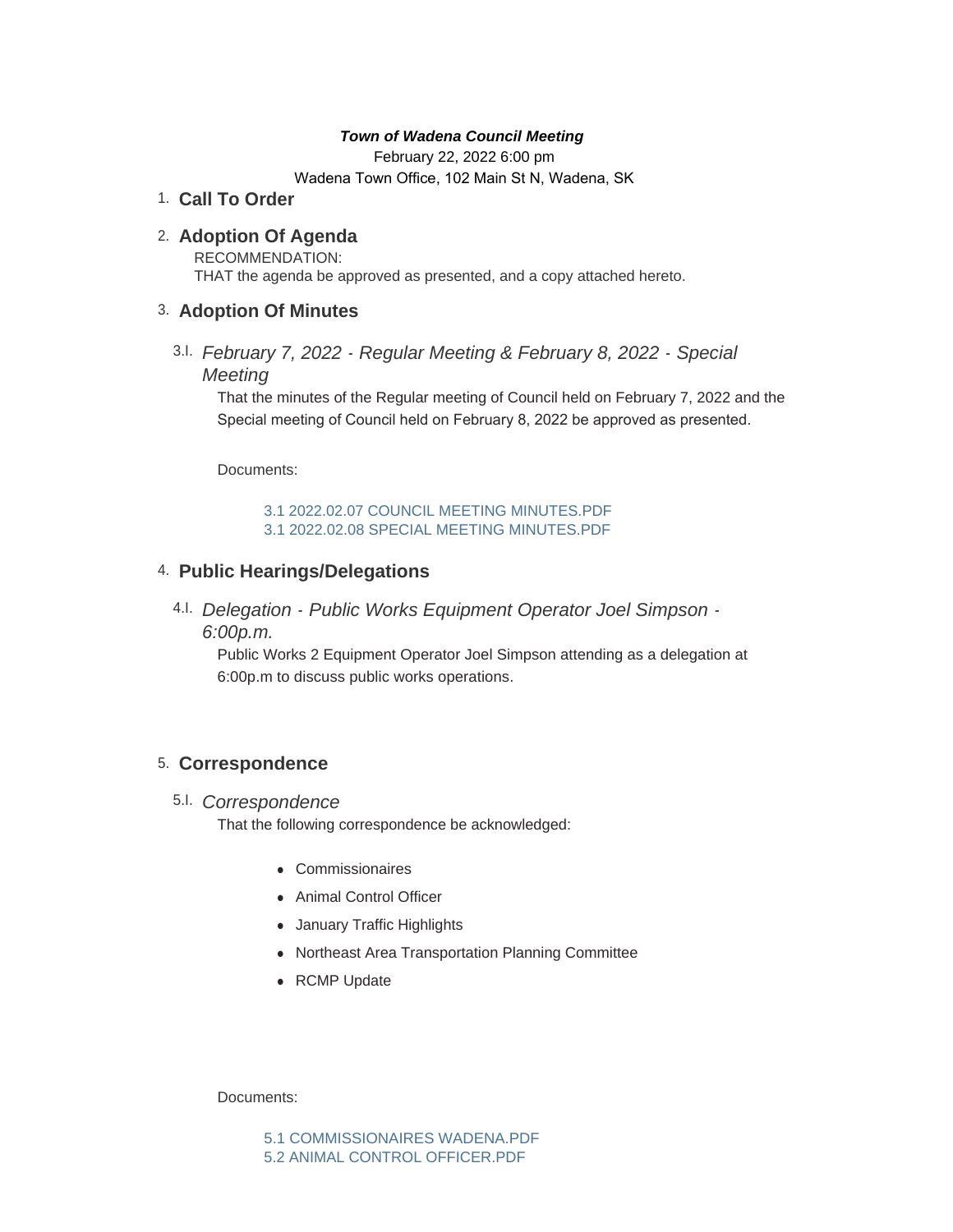# **Committee Minutes/Reports** 6.

## **Finance** 7.

*List Of Accounts For Approval And Payroll* 7.I.

That payment of the accounts represented by Cheques #23415 to #23443 and #1187- MAN to #1226-Man totalling \$113,031.41; and payroll vouchers #2386 to #2415 totalling \$40,864.54 be approved as presented and the payment register for all payments attached hereto.

Documents:

### [7.1 LIST OF ACCOUNTS FOR APPROVAL.PDF](http://townofwadena.com/AgendaCenter/ViewFile/Item/3375?fileID=4061) [7.2 PAYROLL REPORT.PDF](http://townofwadena.com/AgendaCenter/ViewFile/Item/3375?fileID=4062)

*Monthly Financial Statements And Bank Reconciliations* 7.II. That the monthly financial statement and bank reconciliations for the month of January 2022 be accepted as presented.

Documents:

## [7.3 JANUARY 2022 BANK REC AND FINANCIALS.PDF](http://townofwadena.com/AgendaCenter/ViewFile/Item/3376?fileID=4064)

## **New Business/Discussion Items** 8.

*Recreation Centre - Additional Sponsorship* 8.I.

"THAT the small dressing room be added to the sponsorship room opportunity for \$10,000 for a 20 year sponsorship term that may be paid in 1 lump sum of \$10,000 or \$5,000/year for 2 years"

Documents:

### [8.1 2022.02.22 ISSUE REPORT RECREATION CENTRE SPONSORSHIP](http://townofwadena.com/AgendaCenter/ViewFile/Item/3392?fileID=4049)  ROOM PROPOSAL.PDF

*Wadena Van Corporation Lease Agreement* 8.II.

"THAT council review the Wadena Van Corporation Lease Agreement to include liability insurance of \$ and otherwise leave the agreement as is"

Documents: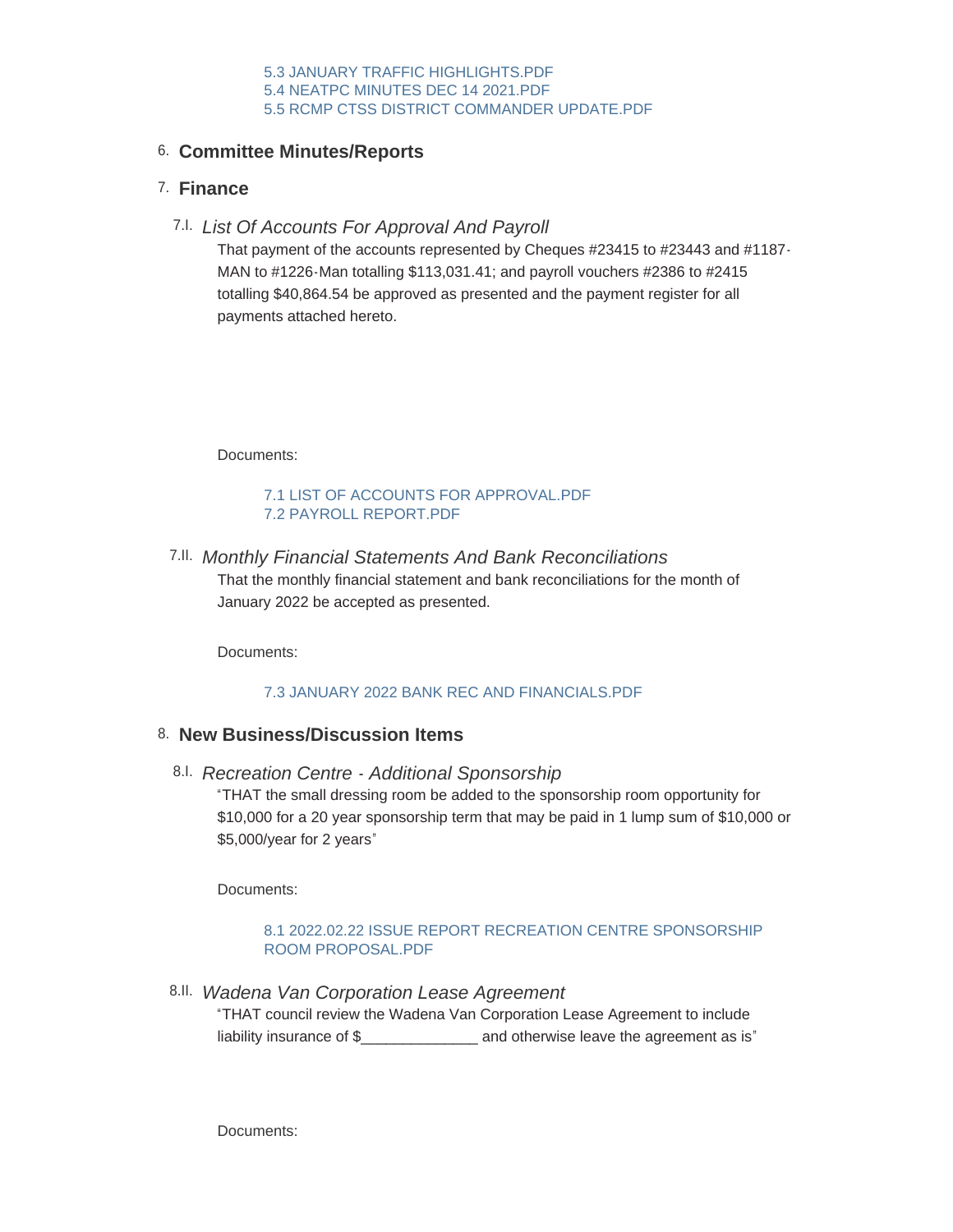### [8.2 2022.02.22 ISSUE REPORT WADENA VAN CORP LEASE](http://townofwadena.com/AgendaCenter/ViewFile/Item/3382?fileID=4050)  AGREEMENT.PDF

## *Recreation Fundraiser* 8.III.

#### **Direction and Feedback on the proposed fundraising options:**

Fun Run: Kick off Summer with a "Between a walk and a hard pace Fun run" on Friday June 17? (Rosebud 50 year reunion is on July 1 2022). Set a registration fee (example \$40) gets an entry to the race and included in the registration fee is a T-shirt (potentially sponsored by a local business or businesses) The run can include a ½ -mile dash for kids, a 5km run and possibly a 10km option. Can have sponsors for cost recovery of the Tshirts, a hydration station at the end of the race route and a sponsor for lunch during/after the event?

Rock the Rink: Partner with a couple groups to help facilitate the night similar to how the Impersonator event from Nov 2021 went (1 Group to run the bar, 1 group to do a meal) and split the profits 20-25% to helping groups and 50-60% of profits goes to Town.

Raffle Tickets: Could we send out information in a newsletter some sort of raffle? Could be as small or as large as we want: We could partner with local businesses and offer local services. A Pamper basket? A That way when people pay their utility bill, they can also buy a \$10 ticket on a raffle basket.

The Large Item Lotto (for example, a truck + auger + 2 snowmobiles) is a very tricky option but has the potential to raise a lot of money. Unfortunately, the Town cannot be the applicant on the lotto license. A charitable or not for profit group or committee must orchestrate the fundraiser and must have their own bylaws and be able to produce to SLGA a financial statement, their own bank account and more as part of the application process. Basically, the Town would not be able to have any "control" on funds as far as SLGA is concerned and therefore, a committee or group could collaborate with the Town to allocate funding for projects but ultimately, the group or committee has the final decision.

Ask individuals/groups/committees for support by donating to large recreation projects. Town Council could outline 1-3 large projects annually for a year or two to help get some of these large capital projects that need to get done in order to operate recreation facilities (ie, the condenser at the rink, the hall PA system, fitness centre equipment)

#### Documents: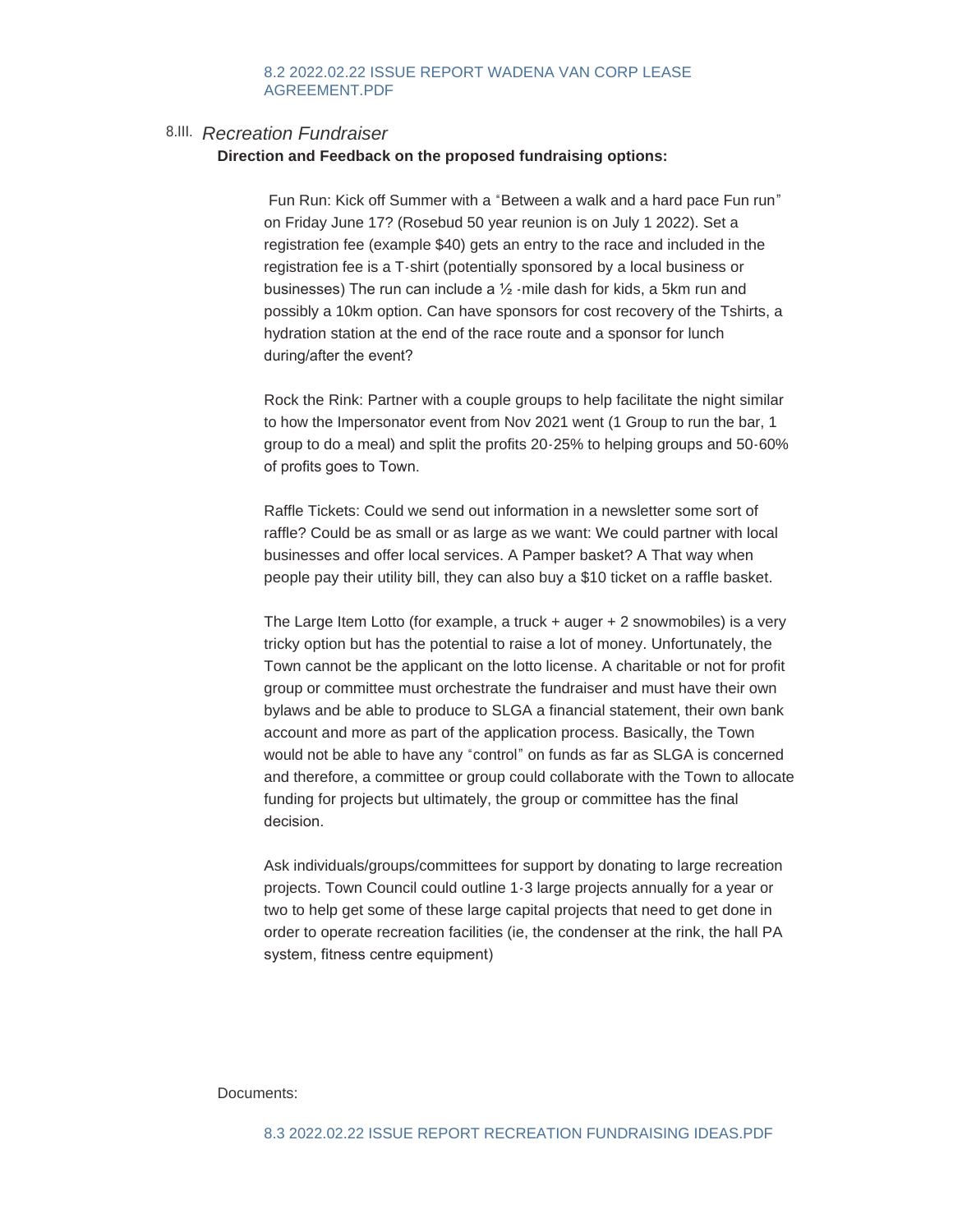# *April 4, 2022 Regular Meeting* 8.IV.

A resolution required to cancel April 4 Regular meeting due to the SUMA convention and a decision on whether to schedule another meeting date in April.

Documents:

## [8.4 2022.02.22 ISSUE REPORT APRIL 4 MEETING.PDF](http://townofwadena.com/AgendaCenter/ViewFile/Item/3383?fileID=4057)

*Central Regional Landfill* 8.V.

Documents:

## [8.5 2022.02.22 ISSUE REPORT CRLWMAA.PDF](http://townofwadena.com/AgendaCenter/ViewFile/Item/3378?fileID=4058)

- *Certification Retest* 8.VI.
	- A resolution that the Pub Works I employee be authorized to attend Carlton Trail Community College in Wadena for the retest of:
		- Water Treatment, Class 1
		- Wastewater Treatment, Class 1
	- Furthermore, that the Town pay the retest fees of \$150.00 per exam.

Documents:

## [8.6 2022.02.22 ISSUE REPORT CERTIFICATION RETEST.PDF](http://townofwadena.com/AgendaCenter/ViewFile/Item/3391?fileID=4063)

*School Grass Cutting* 8.VII.

Decision/Resolution for the extension of an additional 2 years for grass cutting of the two Wadena School areas.

Documents:

### [8.7 2022.02.22 ISSUE REPORT SCHOOL GRASS CUTTING.PDF](http://townofwadena.com/AgendaCenter/ViewFile/Item/3384?fileID=4065)

*GIC Rate* 8.VIII.

Resolution on the amount to place within the one year GIC.

Documents:

## [8.8 2022.02.22 ISSUE REPORT GIC RATE.PDF](http://townofwadena.com/AgendaCenter/ViewFile/Item/3388?fileID=4066)

*Home Occupation* 8.IX.

Direction required of Council as to whether in agreement with the designation of Hotel/Motel, OR instead having a zoning amendment prepared to either rezone lands to residential or to have Bed & Breakfast inserted within the Commercial Zoning **District.** 

Documents: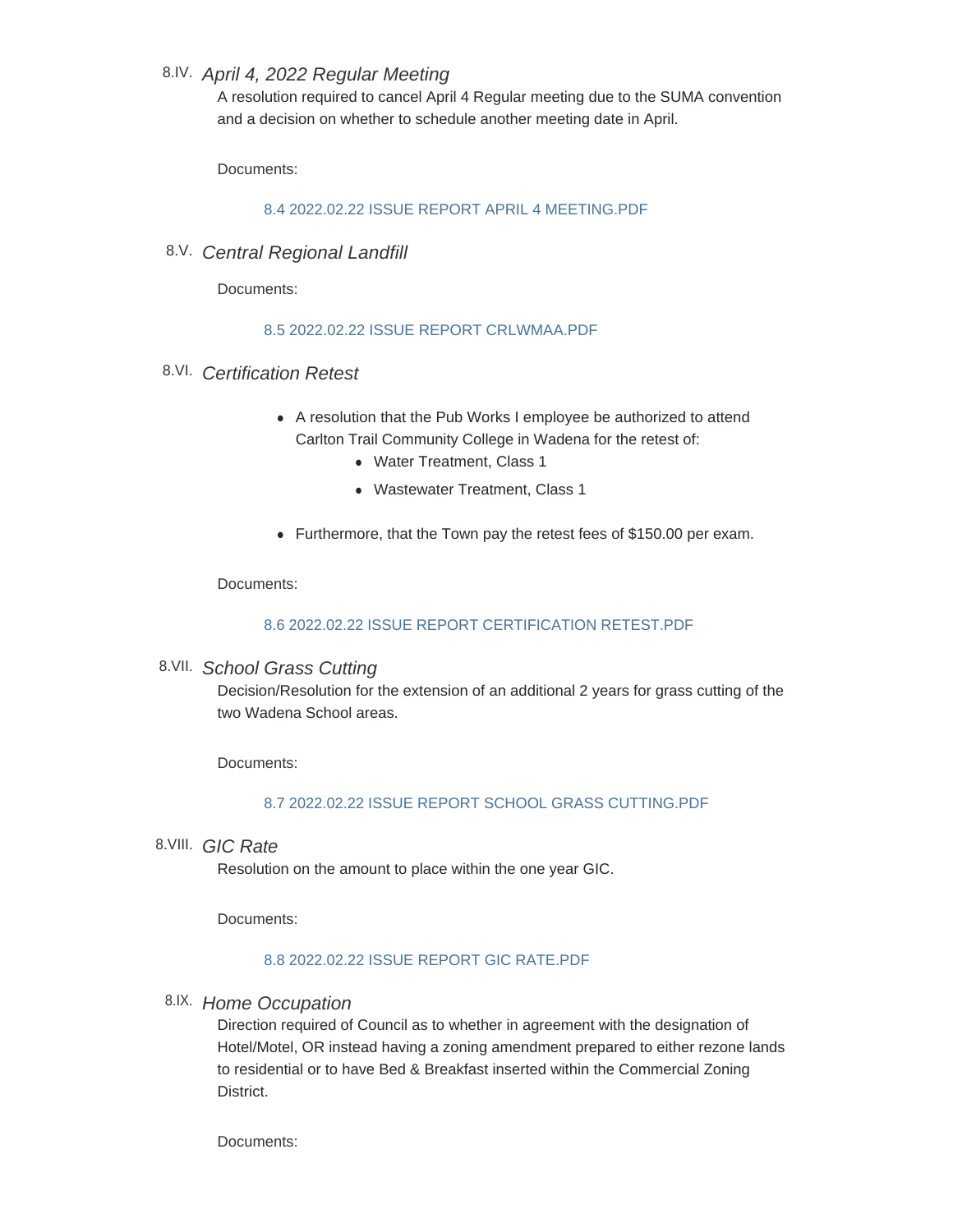#### [8.9 2022.02.22 ISSUE REPORT HOME OCCUPATION.PDF](http://townofwadena.com/AgendaCenter/ViewFile/Item/3387?fileID=4067)

## *Snow Clearing Policy* 8.X.

That the TS-002 snow clearing, removal, and ice control policy be approved as amended;

Furthermore, that The Lattermore and in his absence that  $\Box$ appointed as the designate(s) to direct the Public Works and Utilities staff and contractors as per the terms within the policy.

Documents:

[8.10 2022.02.22 ISSUE REPORT SNOW CLEARING, REMOVAL, ICE](http://townofwadena.com/AgendaCenter/ViewFile/Item/3379?fileID=4068)  CONTROL POLICY.PDF [8.10 ATTACHMENT DRAFT TS-002 SNOW CLEARING, REMOVAL AND ICE](http://townofwadena.com/AgendaCenter/ViewFile/Item/3379?fileID=4069)  CONTROL.PDF

- *Bylaw No. 2022-2 Obstructions, Sidewalks, Private Property* 8.XI.
	- That Bylaw No. 2022-02 to regulate snow, ice removal, debris, and other obstructions of sidewalks and clearing private property be hereby given first reading. Carried
	- $\bullet$

A proposed bylaw must not have more than two readings at a council meeting unless the members of council present unanimously agree to consider third reading

- $\bullet$
- That Bylaw No. 2022-02 be hereby given second reading. Carried
- That Bylaw No. 2022-02 be hereby given three readings at this meeting. Carried Unanimously
- That Bylaw No. 2022-02 be hereby given third and final reading. Carried

Documents:

[8.11 2022.02.22 ISSUE REPORT BYLAW 2022-02.PDF](http://townofwadena.com/AgendaCenter/ViewFile/Item/3386?fileID=4070) [8.11 ATTACHMENT BYLAW 2022-02 REGULATE, SIDEWALKS, PRIVATE](http://townofwadena.com/AgendaCenter/ViewFile/Item/3386?fileID=4071)  PROPERTY.PDF

### 9. In Camera

*In Camera* 9.I.

THAT we recess, and deliberations continue in a closed meeting at \_\_\_\_\_ p.m. to \_\_\_\_\_\_\_ p.m. as per Part III Sections 15(b)(ii) of The Local Authority of Freedom of Information and Protection of Privacy Act regarding \_\_\_\_\_\_\_\_\_\_\_\_\_\_\_\_\_\_\_\_\_\_with